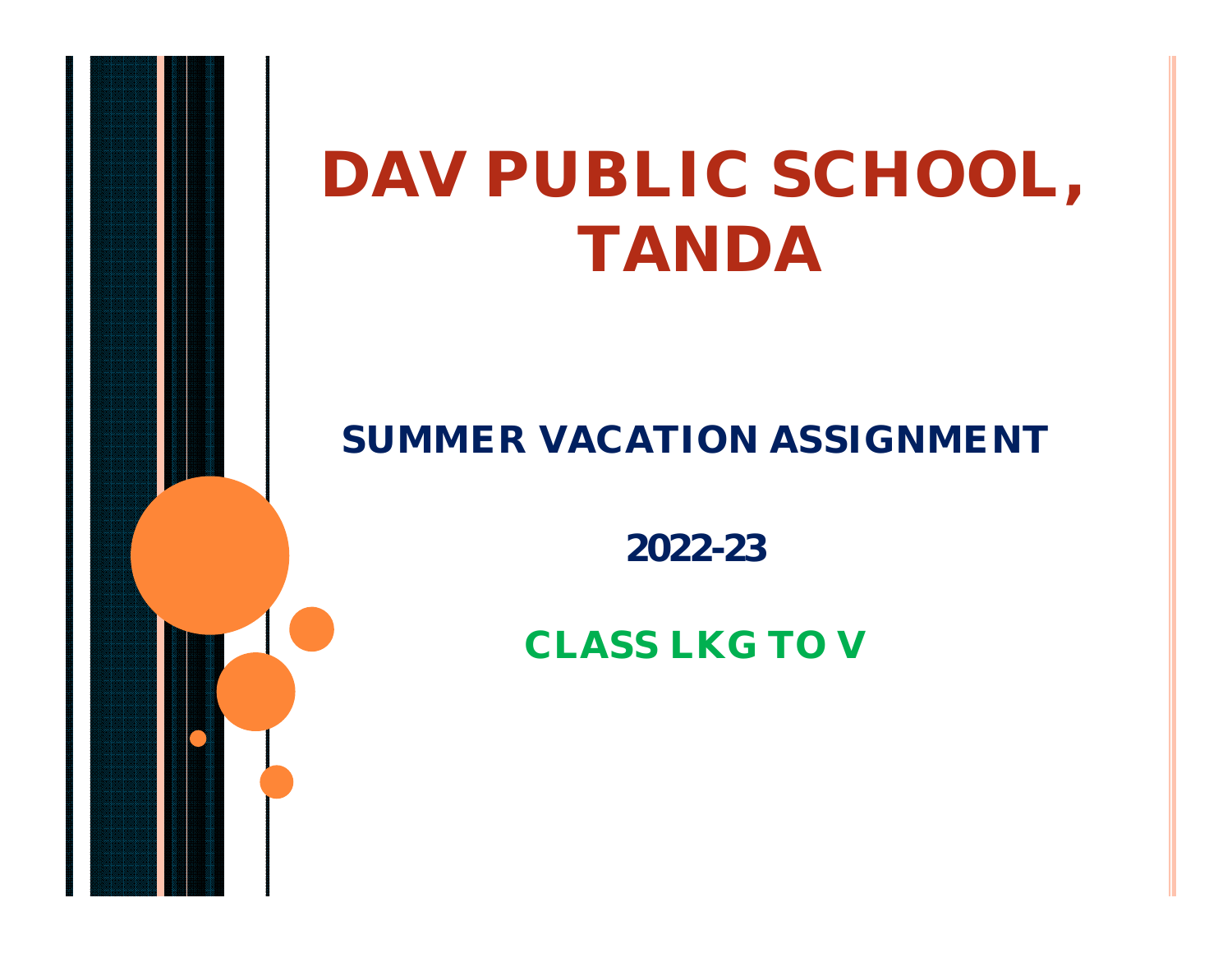### **LKG**

| English- | Write A to Z (7 times) and learn.          |
|----------|--------------------------------------------|
| Maths -  | Write counting 1 to 30 (7times) and learn. |
| हिट      | अ से ण तक लिखिये (7 times) और याद करिये    |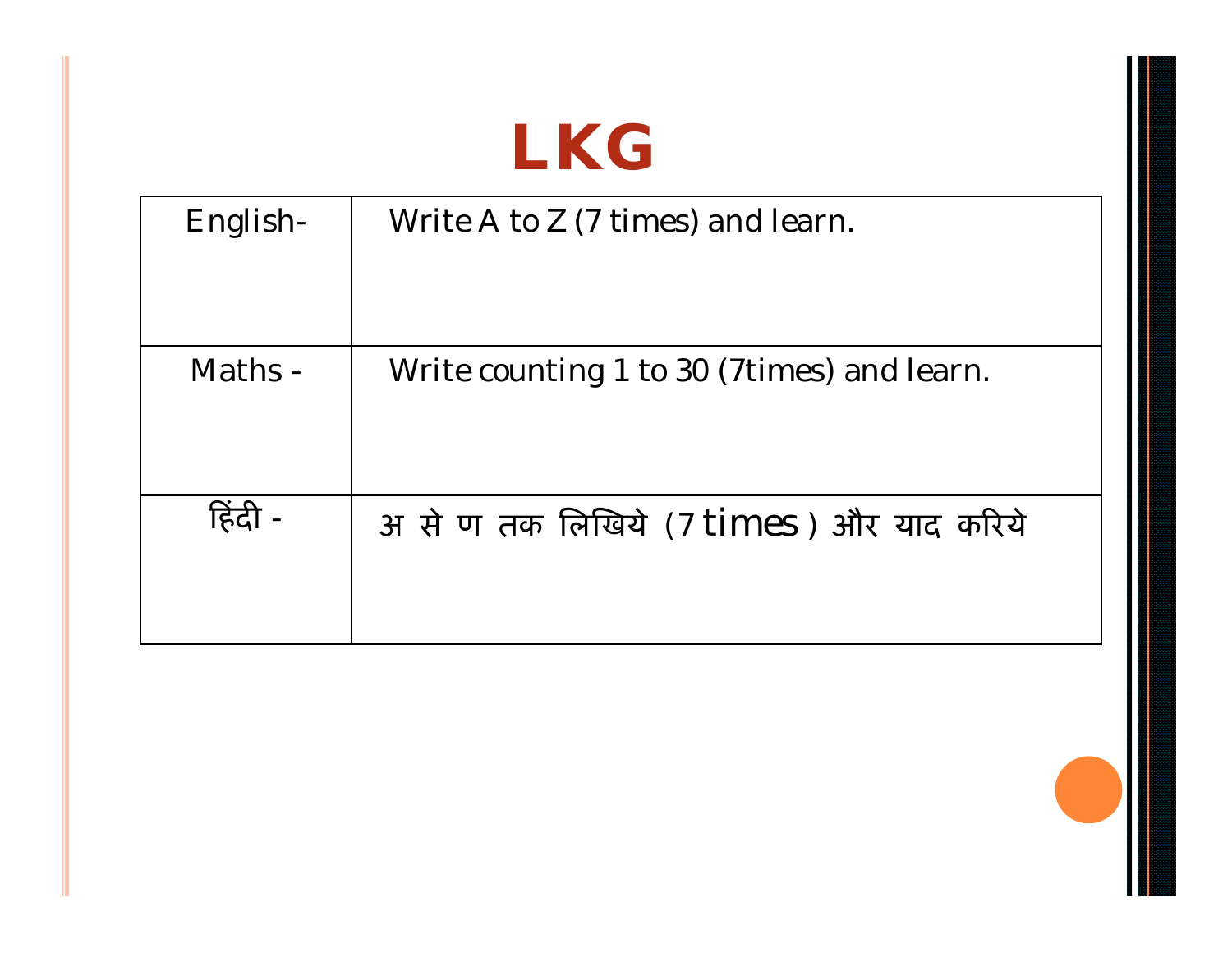#### **UKG**

| English- | 1. A to Z write 5 times.<br>2. a to z write 5 times.<br>3. Write 3-3 words from each letters a to z 2 time<br>A: Apple, Ant, Axe,<br>4. Write 15 words from a - vowel sound and e - vowel sound 2<br>times. |
|----------|-------------------------------------------------------------------------------------------------------------------------------------------------------------------------------------------------------------|
| Maths-   | 1. Counting 1 to 100 (3-times).<br>2. Backward counting 20 to 1 (3-times)<br>3. Table of 2 and 3 (3-times)<br>4. Number name 1 to 20 (3 times)                                                              |
|          | 1. अ से ज़ तक 5 बार लिखें<br>2. 2 अक्षर वाले 30 शब्द 3 बार लिखें<br>3. अ से ज्ञ तक प्रत्येक अक्षर से बनने वाले 3 - 3 शब्द 2 बार लिखिए                                                                       |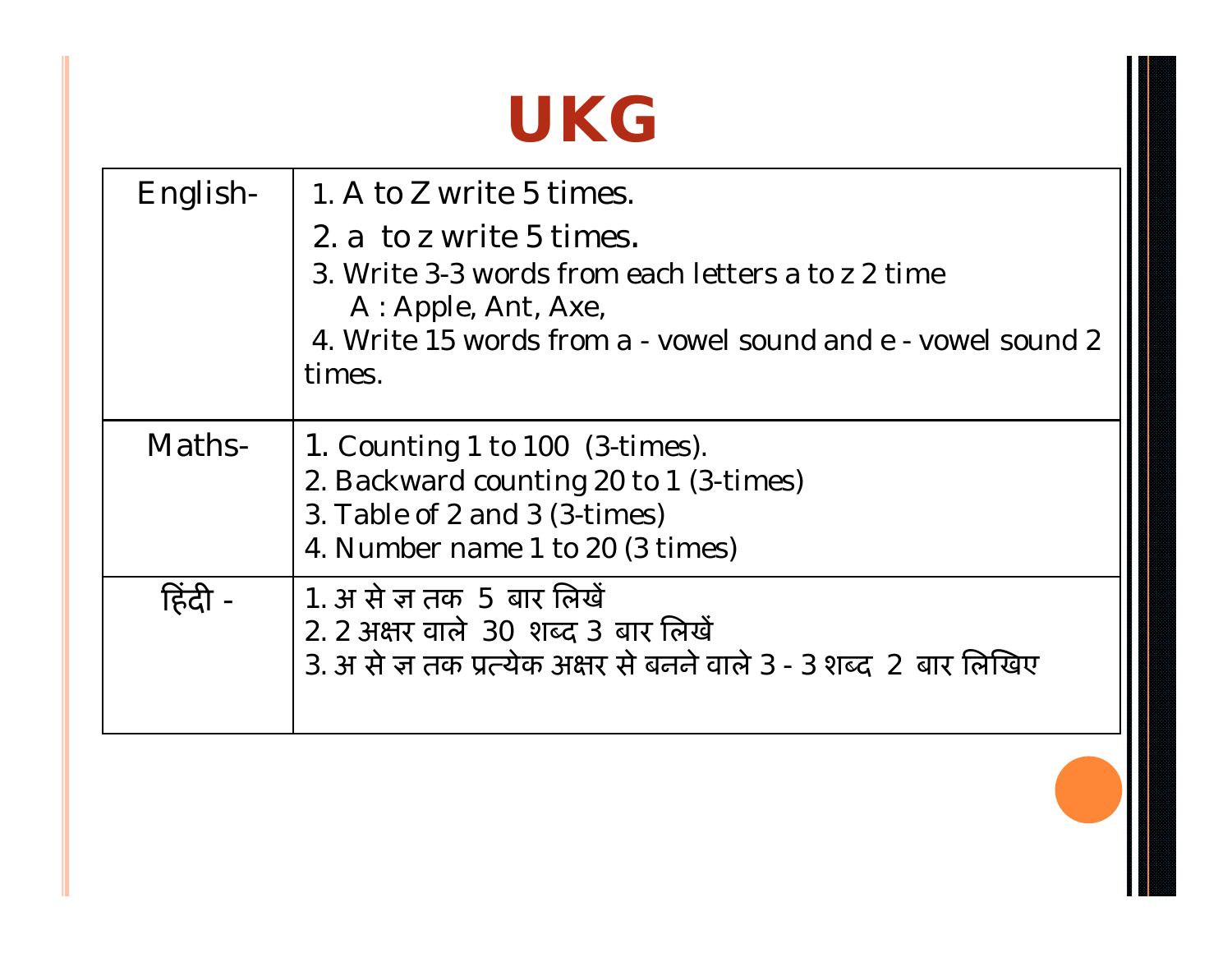### **Ist**

| English<br>Reader -  | Chapter 1 to 5 All exercise write in copy and learn                   |
|----------------------|-----------------------------------------------------------------------|
| Maths -              | 1. Page no. 17 to 39 do in copy.<br>2. Table: 2 to 20 write and learn |
| हिंदी भाषा<br>माधुरी | पाठ 1 से 5 समस्त अभ्यास कार्य कॉपी में लिखेंऔर याद करें।              |
| <b>EVS</b>           | Chapter 1 to 3 All exercise write and learn.                          |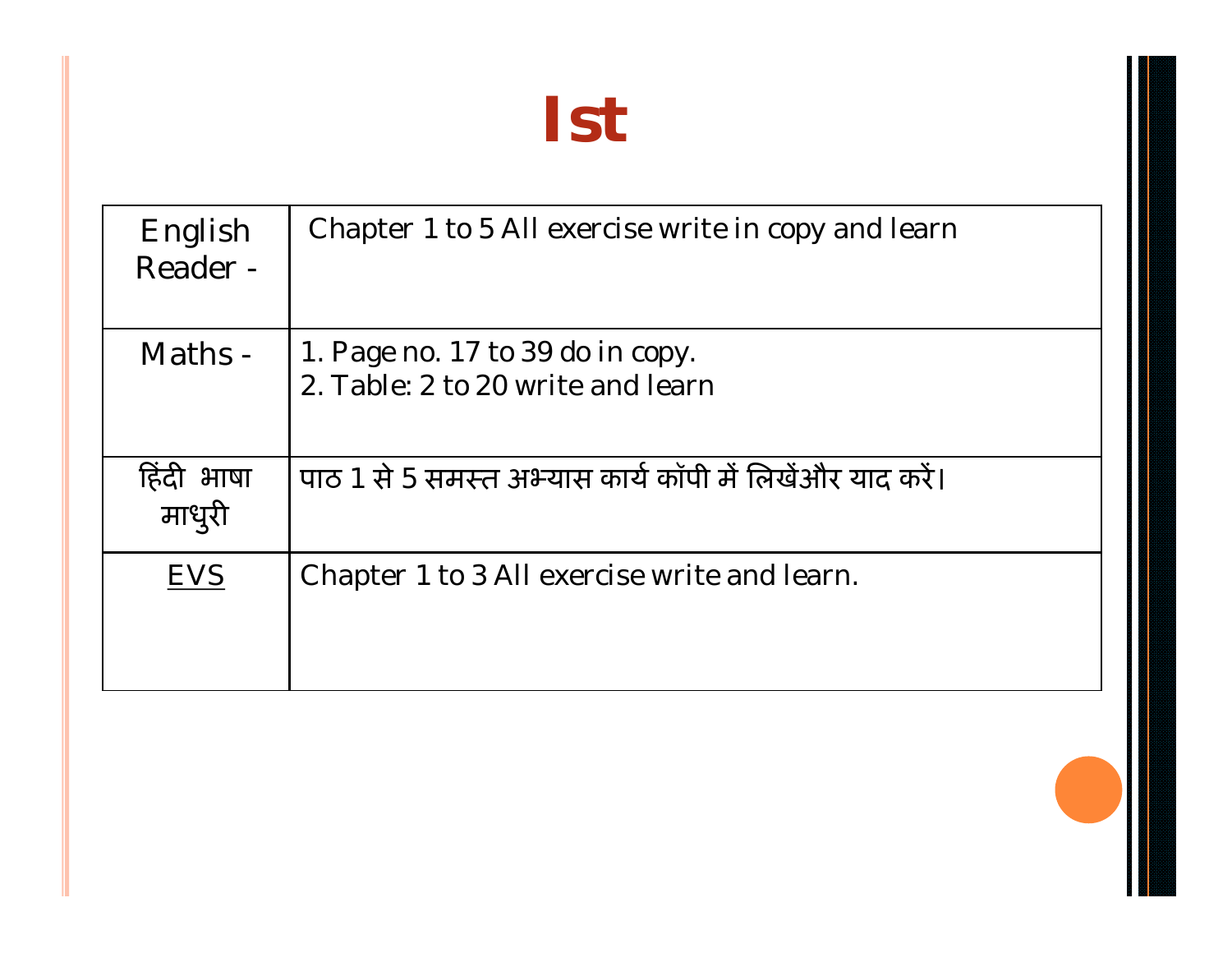# **IInd**

| English<br>Reader -   | Chapter-01, 02 Read And learn.<br>Make charts for Sheetal's daily routine.                                        |
|-----------------------|-------------------------------------------------------------------------------------------------------------------|
| English<br>Practice - | Complete Chapter - 01, 02.                                                                                        |
| Maths -               | Revise Unit-1 and write numeral numbers till fifty.                                                               |
| हिंदी भाषा<br>माधुरी  | Revise Chapter 1 & 2. Writing work-Write two pages.<br>Make the flow chart of birthday and write five words.      |
| <b>EVS</b>            | My living worlds Learn and write about introduction of<br>yourself.<br>Make the pictures of different food items. |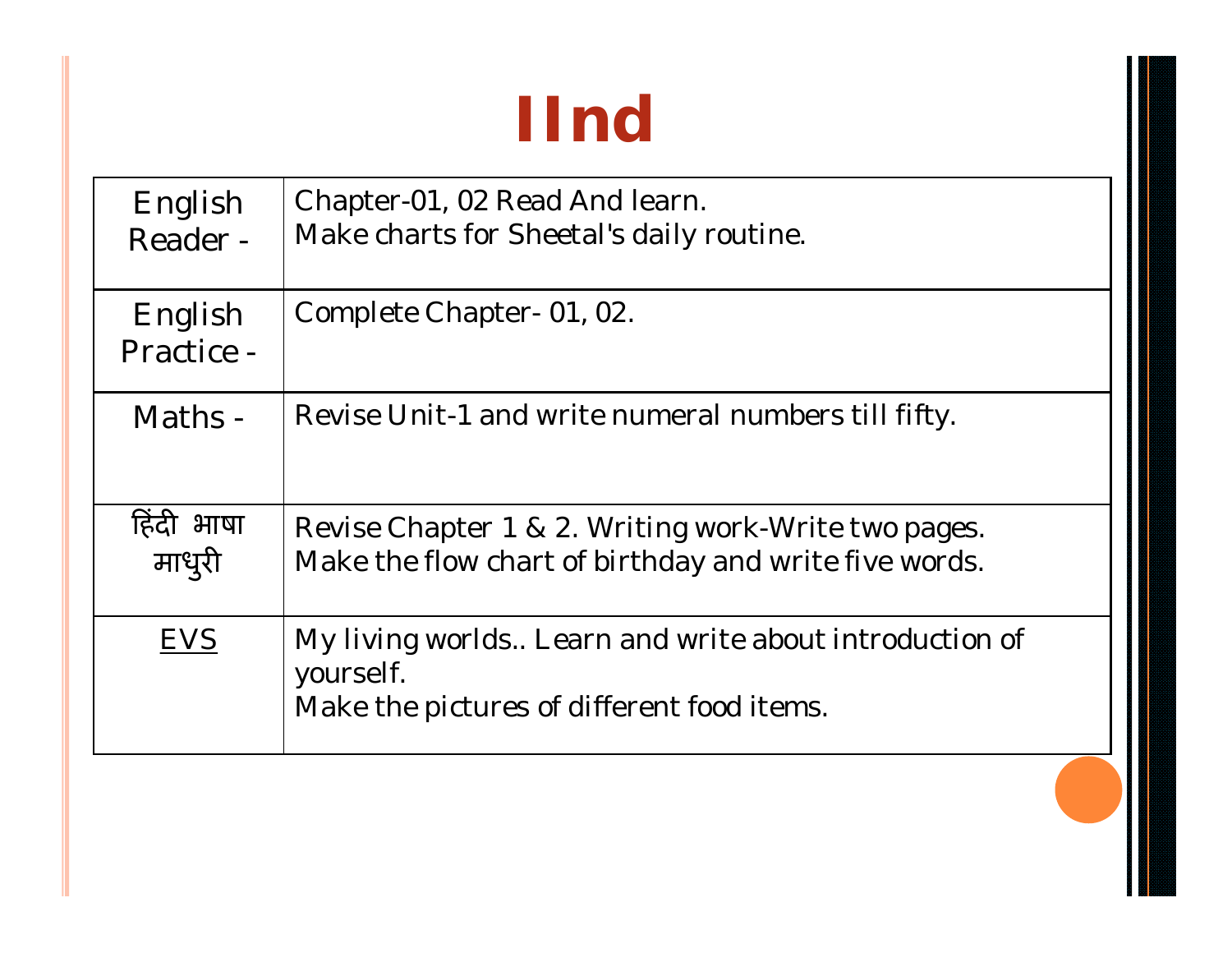#### **IIIrd**

| <b>SST</b>               | 1. Write the Question & Answer of chapter 1 to 3 and<br>learn it.<br>2. Activity – Make a map on a chart paper & mention all the states on it.                                                                                                                                                                                                      |
|--------------------------|-----------------------------------------------------------------------------------------------------------------------------------------------------------------------------------------------------------------------------------------------------------------------------------------------------------------------------------------------------|
| English<br>Practice-     | Complete naming word chapter 1.<br>1.<br>Write the names of person, animals, birds, place or things that you see around<br>2.<br>yourself in the school.                                                                                                                                                                                            |
| English<br>Reader -      | 1. Read page no 1 to 12 (complete your notebook)<br>10 page hand writing from reader book<br>2.<br>Activity - Add information of at least two more breeds of dogs with their<br>3 <sub>1</sub><br>picture page no 8.                                                                                                                                |
| Maths -                  | Draw Indian place value chart on a chart paper.<br>$1_{\cdot}$<br>Learn table from 2 to 20.<br>2 <sub>1</sub>                                                                                                                                                                                                                                       |
| <u>हिंदी भाषा माधुरी</u> | 1. पांच पृष्ठ सुलेख लिखिए<br>2. गर्मी की छुट्टी पर जंहा घुमने जायँगे , पर एक निबंध लिखिए                                                                                                                                                                                                                                                            |
| Science -                | 1. Project work:- On chart paper draw and color these -<br>i) Ear, Nose, Tongue.<br>ii) Plants and its different parts.<br>iii) Different leaves as Peepal, Mango, Rose<br>2. For learning and writing lesson no 1 and 2<br>i) Learn question of "D" part write in holiday home work copy.<br>ii) Lesson no 3 - learn and write "E" parts questions |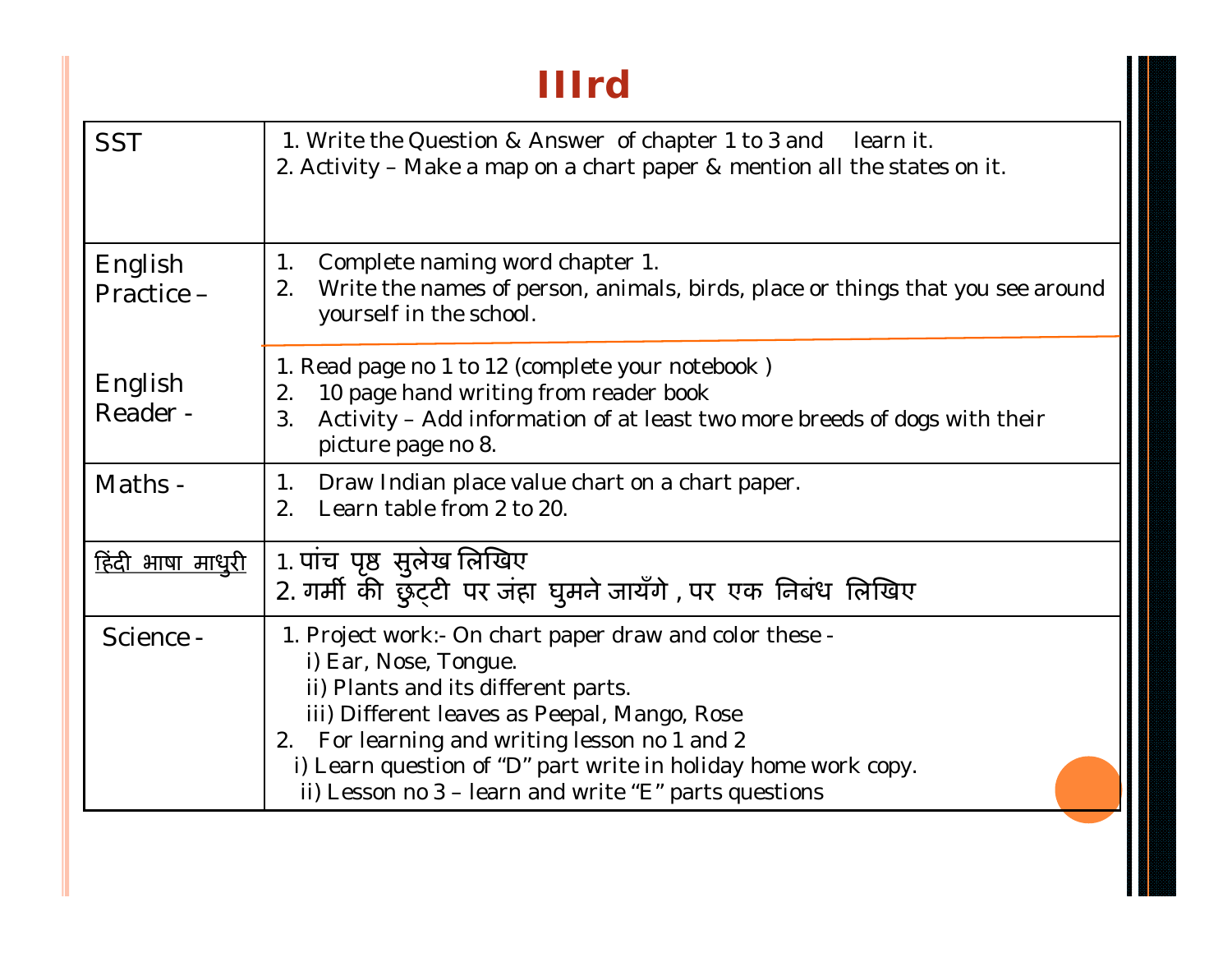#### **IVth**

| SST-                     | Make a list of states where you can see the sea.<br>1.<br>Write the name of all the states on the way going from west to east.<br>2.<br>Activity - Draw a picture of unity in India's diversity.<br>3.                                                                                                                                                                |
|--------------------------|-----------------------------------------------------------------------------------------------------------------------------------------------------------------------------------------------------------------------------------------------------------------------------------------------------------------------------------------------------------------------|
| English<br>Reader-       | 1. Read and complete page no 1 to 17. (Complete your notebook)<br>2. Collect information on your favourite sport personality. Prepare a collage (on a<br>chart paper).<br>3. Write hand writing 10 pages.                                                                                                                                                             |
| English<br>Practice -    | Complete page no 1 to 17 in practice book.<br>1.<br>Describe about your father in 4 to 5 lines.<br>2.<br>3.<br>Complete page no 115 and 116.                                                                                                                                                                                                                          |
| Maths -                  | Draw an International place value chart on a chart paper.<br>1.<br>Learn table from 2 to 20.<br>2 <sub>1</sub>                                                                                                                                                                                                                                                        |
| <u>हिंदी भाषा माधुरी</u> | 1. पांच पृष्ठ सुलेख लिखिए<br>2. जो मौसम आप को पसंद है उसके बारे में एक पेज निबंध लिखिए और चित्र भी<br>बनाये                                                                                                                                                                                                                                                           |
| Science -                | 1. Project work:- On chart paper draw and color from lesson no 1 and 2.<br>i) Diagram of page no 5.<br>ii) Stomach.<br>iii) Plant showing different parts. iv) Rose flower<br>For learning and writing lesson no 1 and 2<br>2.<br>i) Learn the "D" part's question of lesson 1 and 2.<br>ii) Learn and write on holiday H. W. copy Lesson no 3 - "E" parts questions. |

I.